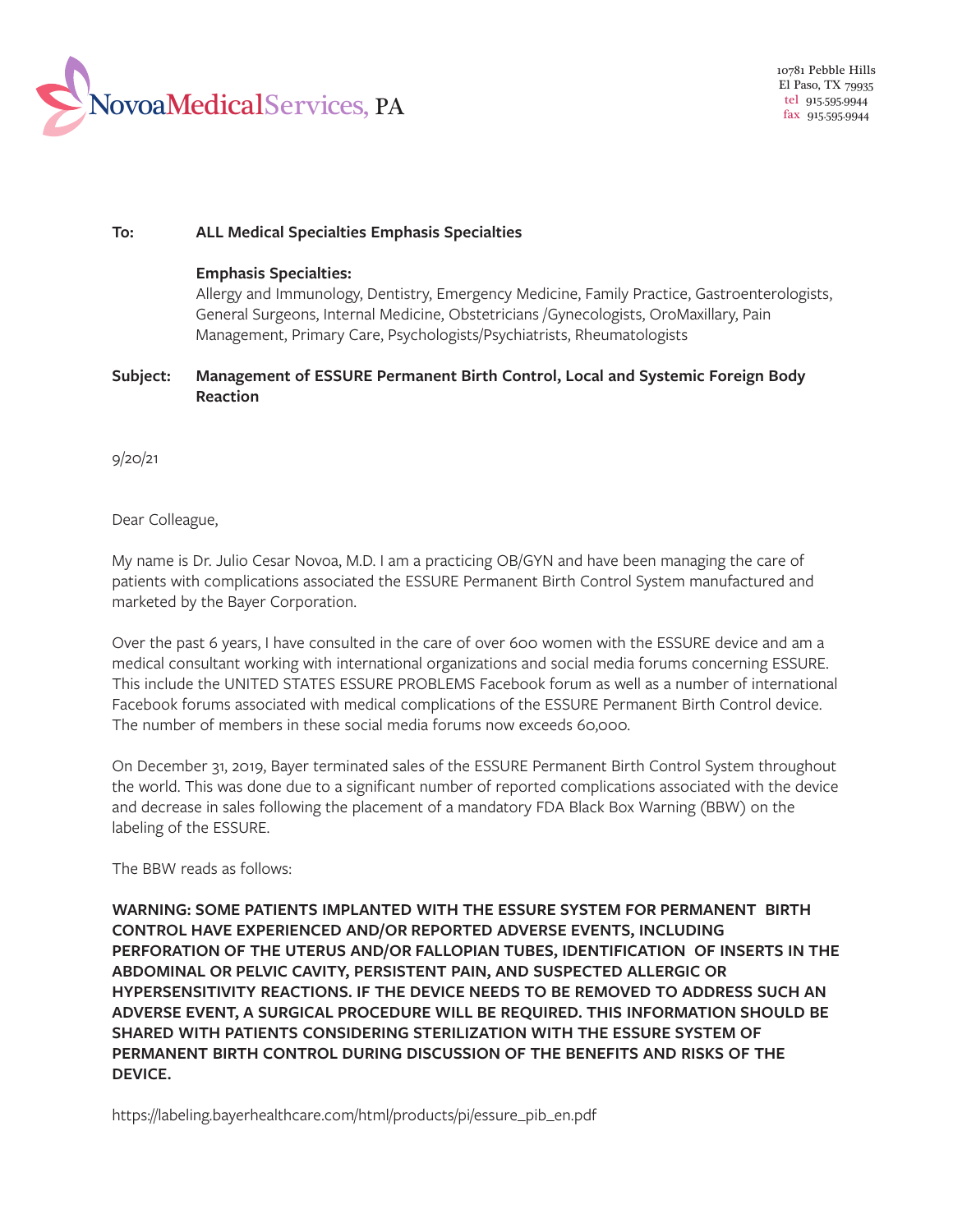**In managing patients with ESSURE, it is fundamentally important to understand that clinical studies and the FDA have documented evidence of chronic local and systemic foreign body reactions even when the device appears to be optimally placed as determined by ultrasound, x-ray, CT scan or MRI.** 

**The most common GYN related issues associated with ESSURE are the following:** 

- **Chronic lower abdominal and/or pelvic pain**
- **Abnormal uterine bleeding (new onset or worsening)**
- **Dysmenorrhea (severe menstrual related pain)**
- **Dyspareunia (Pain with intercourse)**

Complications associated with ESSURE do not solely present as gynecological signs and symptoms; rather, complications caused by the ESSURE have been found to be localized and systemic, as well as, acute and chronic.

Systemic reactions to the ESSURE appear to be in response to a chronic, inflammatory, foreign body reaction and as been described as part of the Systemic Nickel Allergy Syndrome (SNAS) and Autoimmune/Inflammatory Syndrome Induced by Adjuvants (ASIA).

Complaints from patients associated with the female reproductive system **should not be dismissed as normal gynecological problems**, especially symptoms associated with abnormal bleeding, pelvic pain, lower back pain, sciatica, or dyspareunia.

Allergic and/or autoimmune symptoms such as cognitive changes, chronic headaches, excessive weight gain, localized or systemic rashes and symptoms with characteristics which resemble Systemic Lupus, Sjorgen's Syndrome, Fibromyalgia, Chronic Fatigue Syndrome and Chronic Pain Syndrome should be carefully evaluated.

Autoimmune diseases with relapse or worsening signs and symptoms, such as cardiac anomalies, hypothyroidism and diabetes should be evaluated as complications of a Type IV hypersensitivity foreign body reaction associated with the ESSURE.

## **For our colleagues specializing in dental and oromaxillary specialties, ESSURE has been associated with dental caries, dental fractures and loss of teeth.**

Due to the complexity of the ESSURE foreign body reaction and potential life-threatening risks of chronic autoimmune reactions, the management of ESSURE complications warrants a multidisciplinary approach to patient care.

Although ESSURE is no longer on the market, Bayer and the FDA are continuing to study its complications. As such, all physicians examining, managing or consulting on patients with the ESSURE device are ethically and professionally obligated to refer patients to the subspecialty of gynecology. And, in the case of signs and symptoms of foreign body reactions, referrals to the subspecialties specifically trained in the fields managing foreign body reactions, such as rheumatology, allergy and immunology.